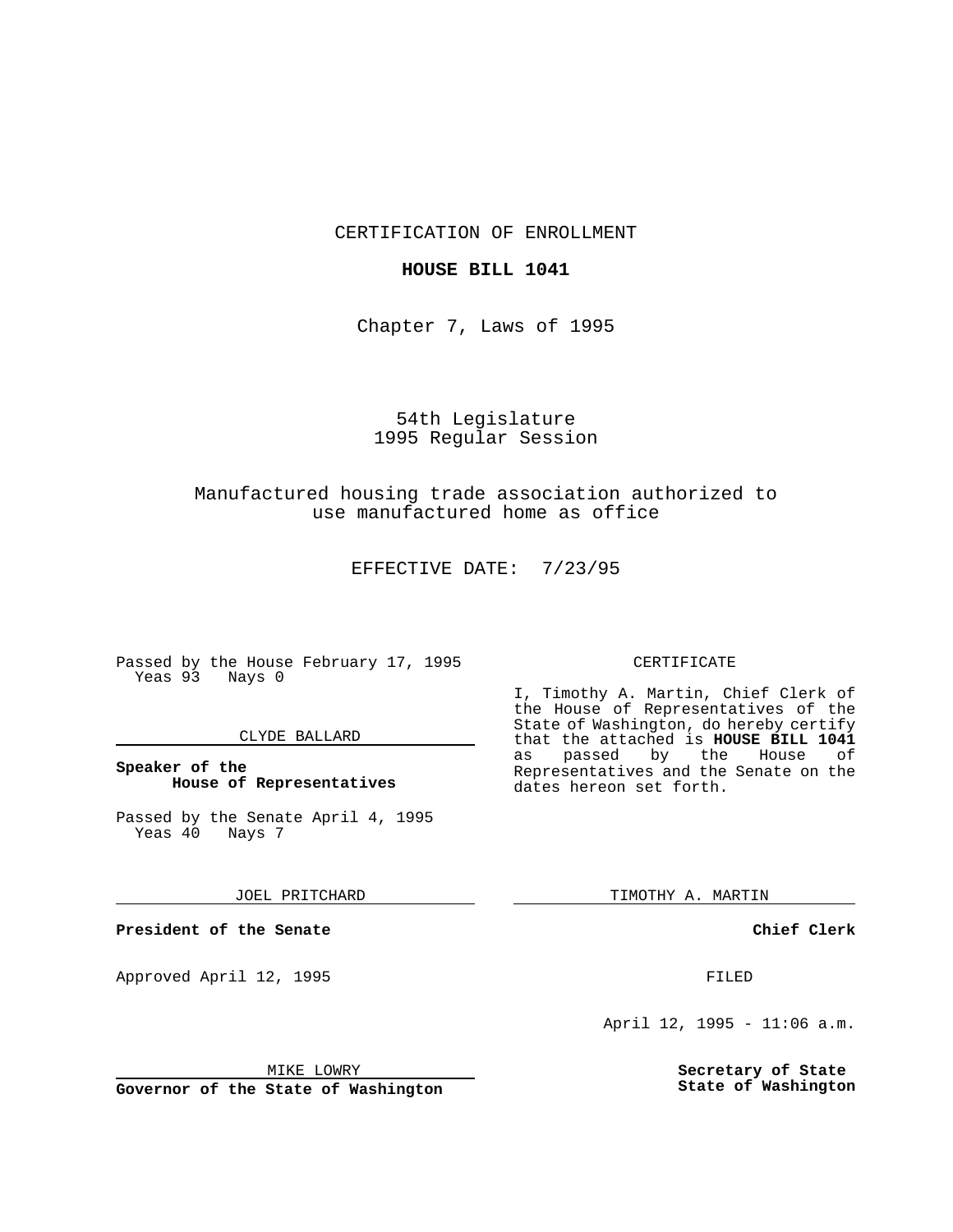## **HOUSE BILL 1041** \_\_\_\_\_\_\_\_\_\_\_\_\_\_\_\_\_\_\_\_\_\_\_\_\_\_\_\_\_\_\_\_\_\_\_\_\_\_\_\_\_\_\_\_\_\_\_

\_\_\_\_\_\_\_\_\_\_\_\_\_\_\_\_\_\_\_\_\_\_\_\_\_\_\_\_\_\_\_\_\_\_\_\_\_\_\_\_\_\_\_\_\_\_\_

Passed Legislature - 1995 Regular Session

**State of Washington 54th Legislature 1995 Regular Session By** Representatives Quall, Schoesler, Robertson and Sheldon

Prefiled 1/6/95. Read first time 01/09/95. Referred to Committee on Commerce & Labor.

 AN ACT Relating to manufactured housing dealers; and amending RCW 46.70.023.

BE IT ENACTED BY THE LEGISLATURE OF THE STATE OF WASHINGTON:

 **Sec. 1.** RCW 46.70.023 and 1993 c 307 s 5 are each amended to read as follows:

 (1) An "established place of business" requires a permanent, enclosed commercial building located within the state of Washington easily accessible at all reasonable times. An established place of business shall have an improved display area of not less than three thousand square feet in or immediately adjoining the building, or a display area large enough to display six or more vehicles of the type the dealer is licensed to sell, whichever area is larger. The business of a vehicle dealer, including the display of vehicles, may be lawfully carried on at an established place of business in accordance with the terms of all applicable building code, zoning, and other land-use regulatory ordinances. The dealer shall keep the building open to the public so that they may contact the vehicle dealer or the dealer's salespersons at all reasonable times. The books, records, and files necessary to conduct the business shall be kept and maintained at that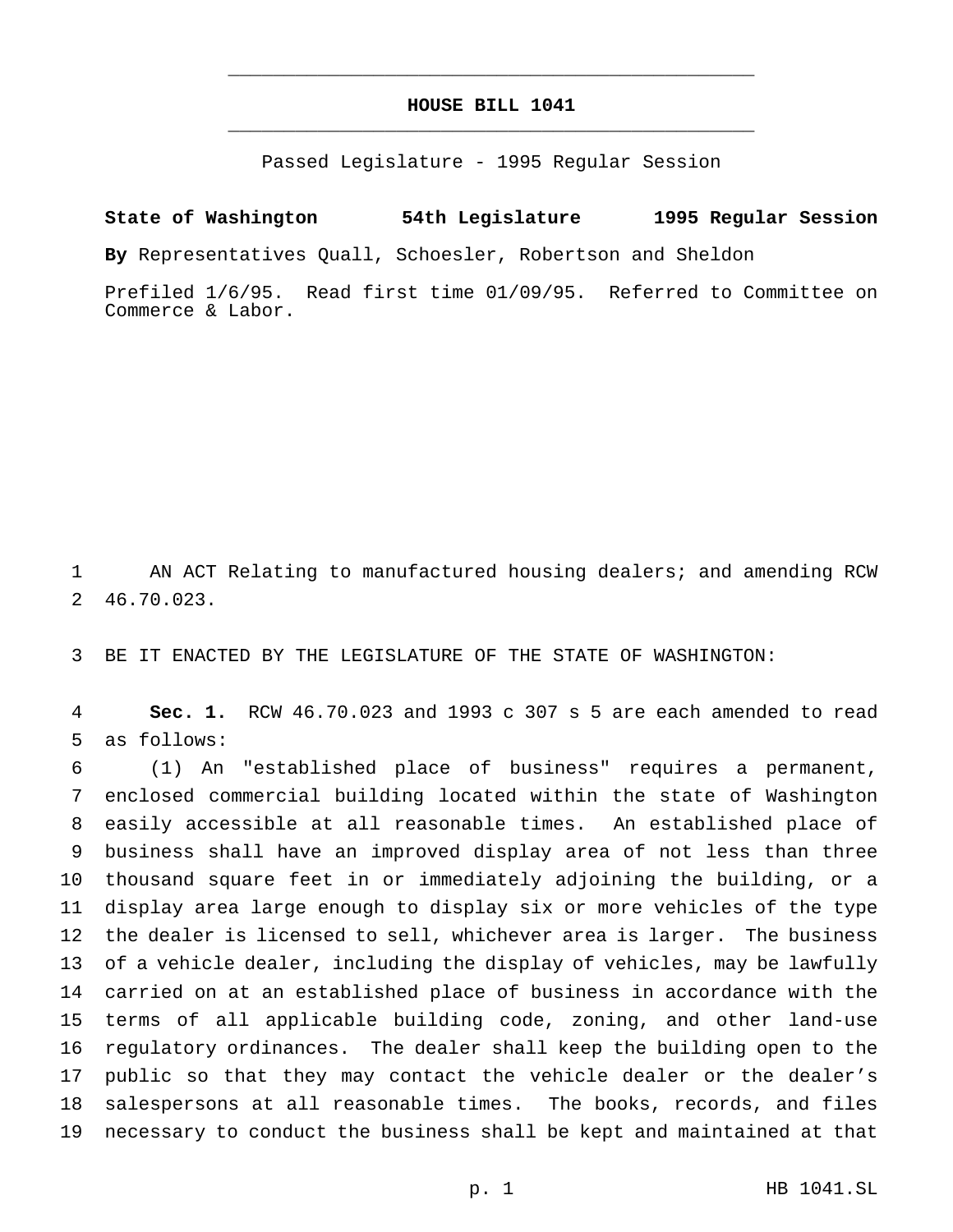place. The established place of business shall display an exterior sign with the business name and nature of the business, such as auto sales, permanently affixed to the land or building, with letters clearly visible to the major avenue of traffic. In no event may a room or rooms in a hotel, rooming house, or apartment house building or part of a single or multiple-unit dwelling house be considered an "established place of business" unless the ground floor of such a dwelling is devoted principally to and occupied for commercial purposes and the dealer offices are located on the ground floor. A mobile office or mobile home may be used as an office if it is connected to 11 utilities and is set up in accordance with state law. A state-wide trade association representing manufactured housing dealers shall be permitted to use a manufactured home as an office if the office 14 complies with all other applicable building code, zoning, and other 15 land-use regulatory ordinances. This subsection does not apply to auction companies that do not own vehicle inventory or sell vehicles from an auction yard.

 (2) An auction company shall have office facilities within the state. The books, records, and files necessary to conduct the business shall be maintained at the office facilities. All storage facilities for inventory shall be listed with the department, and shall meet local zoning and land use ordinances. An auction company shall maintain a telecommunications system.

 (3) Auction companies shall post their vehicle dealer license at each auction where vehicles are offered, and shall provide the department with the address of the auction at least three days before the auction.

 (4) If a dealer maintains a place of business at more than one location or under more than one name in this state, he or she shall designate one location as the principal place of business of the firm, one name as the principal name of the firm, and all other locations or names as subagencies. A subagency license is required for each and every subagency: PROVIDED, That the department may grant an exception to the subagency requirement in the specific instance where a licensed dealer is unable to locate their used vehicle sales facilities adjacent to or at the established place of business. This exception shall be granted and defined under the promulgation of rules consistent with the Administrative Procedure Act.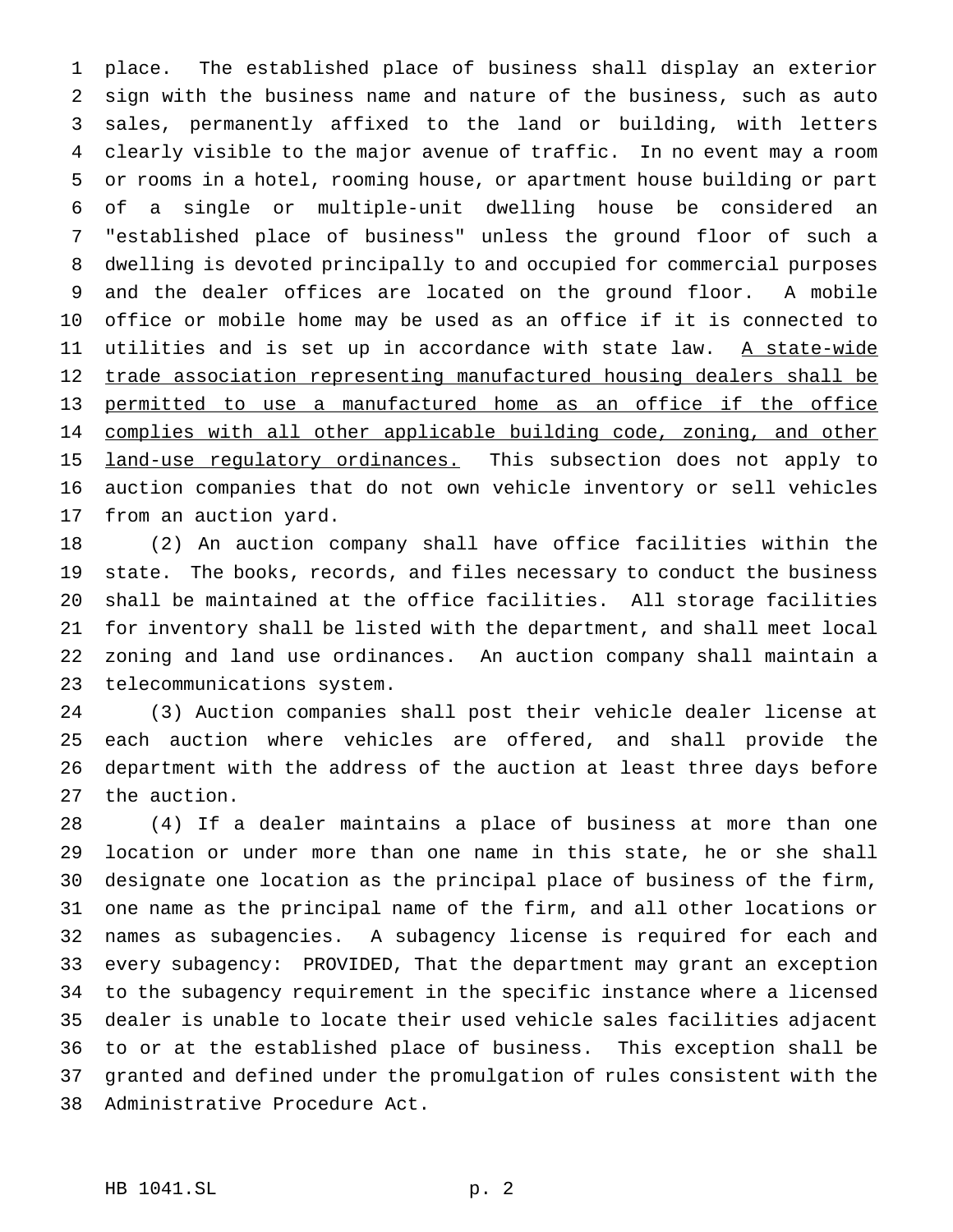(5) All vehicle dealers shall maintain ownership or leasehold throughout the license year of the real property from which they do business. The dealer shall provide the department with evidence of ownership or leasehold whenever the ownership changes or the lease is terminated.

 (6) A subagency shall comply with all requirements of an established place of business, except that auction companies shall comply with the requirements in subsection (2) of this section.

 (7) A temporary subagency shall meet all local zoning and building codes for the type of merchandising being conducted. The dealer license certificate shall be posted at the location. No other requirements of an established place of business apply to a temporary subagency. Auction companies are not required to obtain a temporary subagency license.

 (8) A wholesale vehicle dealer shall have office facilities in a commercial building within this state, and all storage facilities for inventory shall be listed with the department, and shall meet local zoning and land use ordinances. A wholesale vehicle dealer shall maintain a telecommunications system. An exterior sign visible from the nearest street shall identify the business name and the nature of business. A wholesale dealer need not maintain a display area as required in this section. When two or more vehicle dealer businesses share a location, all records, office facilities, and inventory, if any, must be physically segregated and clearly identified.

 (9) A retail vehicle dealer shall be open during normal business hours, maintain office and display facilities in a commercially zoned location or in a location complying with all applicable building and land use ordinances, and maintain a business telephone listing in the local directory. When two or more vehicle dealer businesses share a location, all records, office facilities, and inventory shall be physically segregated and clearly identified.

 (10) A listing dealer need not have a display area if the dealer does not physically maintain any vehicles for display.

 (11) A subagency license is not required for a mobile home dealer to display an on-site display model, a consigned mobile home not relocated from its site, or a repossessed mobile home if sales are handled from a principal place of business or subagency. A mobile home dealer shall identify on-site display models, repossessed mobile homes,